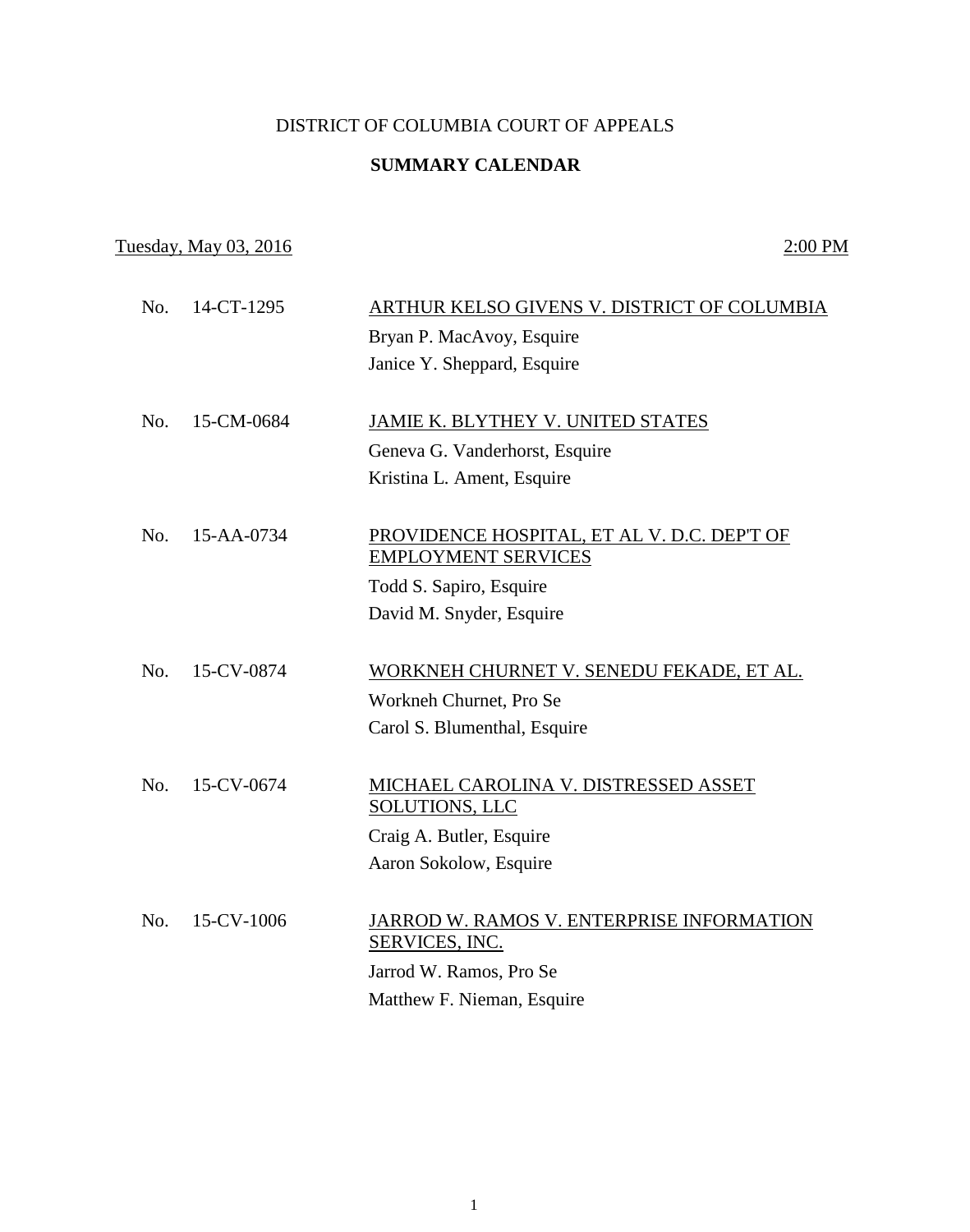| No. | 14-CV-1125            | NELDA PERKINS V. DISTRICT OF COLUMBIA, ET AL                                         |
|-----|-----------------------|--------------------------------------------------------------------------------------|
|     |                       | Michael Forster, Esquire                                                             |
|     |                       | Mary L. Wilson, Esquire                                                              |
| No. | 15-CO-0729            | MARVIN C. LITTLE V. UNITED STATES                                                    |
|     |                       | Marvin C. Little, Pro Se                                                             |
|     |                       | Ann K. H. Simon, Esquire                                                             |
| No. | 15-CO-1063            | MARCUS K. WINSTEAD V. UNITED STATES                                                  |
|     |                       | Marcus K. Winstead, Pro Se                                                           |
|     |                       | Sharon A. Sprague, Esquire                                                           |
| No. | 14-CO-1484            | TERRENCE J. BARNETT V. UNITED STATES                                                 |
|     |                       | Terrence J. Barnett, Pro Se                                                          |
|     |                       | Bryan H. Han, Esquire                                                                |
| No. | 15-CM-0553            | <b>TAYLOR HALL V. UNITED STATES</b>                                                  |
|     |                       | Thomas Hailu, Esquire                                                                |
|     |                       | Monica P. Dolin, Esquire                                                             |
| No. | 15-CF-0821            | CRUCITO SERRANO V. UNITED STATES                                                     |
|     |                       | Fletcher P. Thompson, Esquire                                                        |
|     |                       | Bryan H. Han, Esquire                                                                |
|     | Tuesday, May 17, 2016 | 2:00 PM                                                                              |
| No. | 15-AA-0153            | JAMES A. HILL, ET AL V. D.C. BOARD OF ZONING                                         |
| No. | 15-AA-0762            | <b>ADJUSTMENT</b><br>SIMONIDA UTH, ET AL V. D.C. BOARD OF ZONING<br><b>ADUSTMENT</b> |
|     |                       | Stephen M. Truitt, Esquire                                                           |
|     |                       |                                                                                      |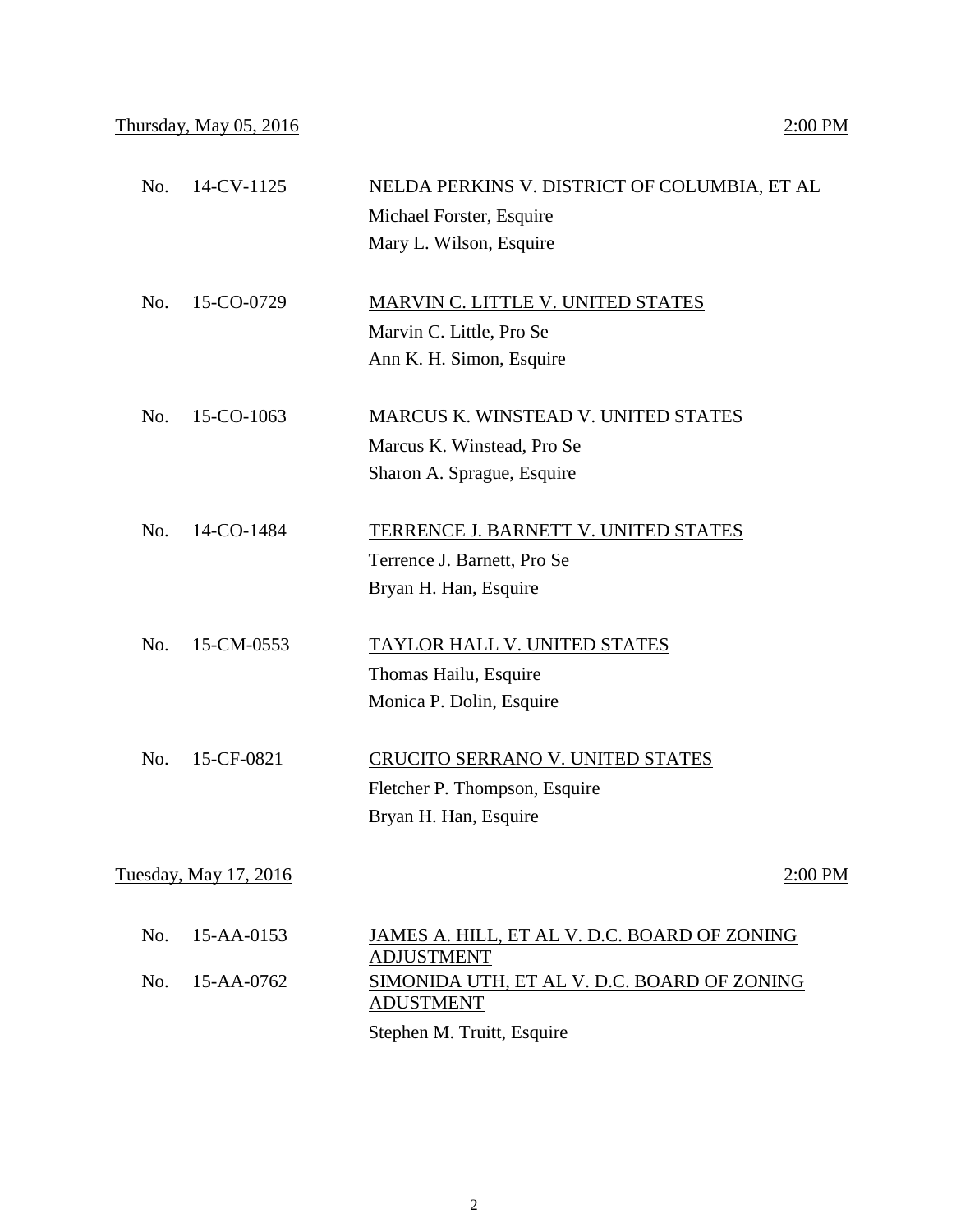| No. | 14-FS-1195             | IN RE: R.T., APPELLANT                                       |           |
|-----|------------------------|--------------------------------------------------------------|-----------|
|     |                        | Geneva G. Vanderhorst, Esquire                               |           |
|     |                        | Bianca P. Goodman, Esquire                                   |           |
| No. | 15-BG-0889             | IN RE: JEROME E. CLAIR<br><b>BAR REGISTRATION NO. 207431</b> |           |
|     |                        | Wallace E. Shipp, Jr., Esquire                               |           |
|     |                        | Jerome E. Clair, Pro Se                                      |           |
| No. | 15-CM-0682             | CHRISTOPHER J. MILLENDER V. UNITED STATES                    |           |
|     |                        | Thomas W. Ullrich, Esquire                                   |           |
|     |                        | Alissa Kempler, Esquire                                      |           |
| No. | 15-CM-0605             | JOSEPH E. ARMSTRONG V. UNITED STATES                         |           |
|     |                        | Jeffrey L. Light, Esquire                                    |           |
|     |                        | Marina A. Torres, Esquire                                    |           |
| No. | 15-CM-0987             | TANESHA DAVIS V. UNITED STATES                               |           |
|     |                        | Christine Pembroke, Esquire                                  |           |
|     |                        | Grace B. Richards, Esquire                                   |           |
|     | Thursday, May 19, 2016 |                                                              | $2:00$ PM |
| No. | 15-CF-0736             | JAMES I. CRUMBLIN V. UNITED STATES                           |           |
|     |                        | April E. Fearnley, Esquire                                   |           |
|     |                        | Melissa M. Price, Esquire                                    |           |
| No. | 15-CF-0309             | JEROME PROCTOR, JR. V. UNITED STATES                         |           |
|     |                        | Richard S. Stolker, Esquire                                  |           |
|     |                        | Daniel J. Lenerz, Esquire                                    |           |
| No. | 15-CF-0231             | COREY C. VENABLE V. UNITED STATES                            |           |
|     |                        | Robin M. Earnest, Esquire                                    |           |
|     |                        | L. Jackson Thomas, II, Esquire                               |           |